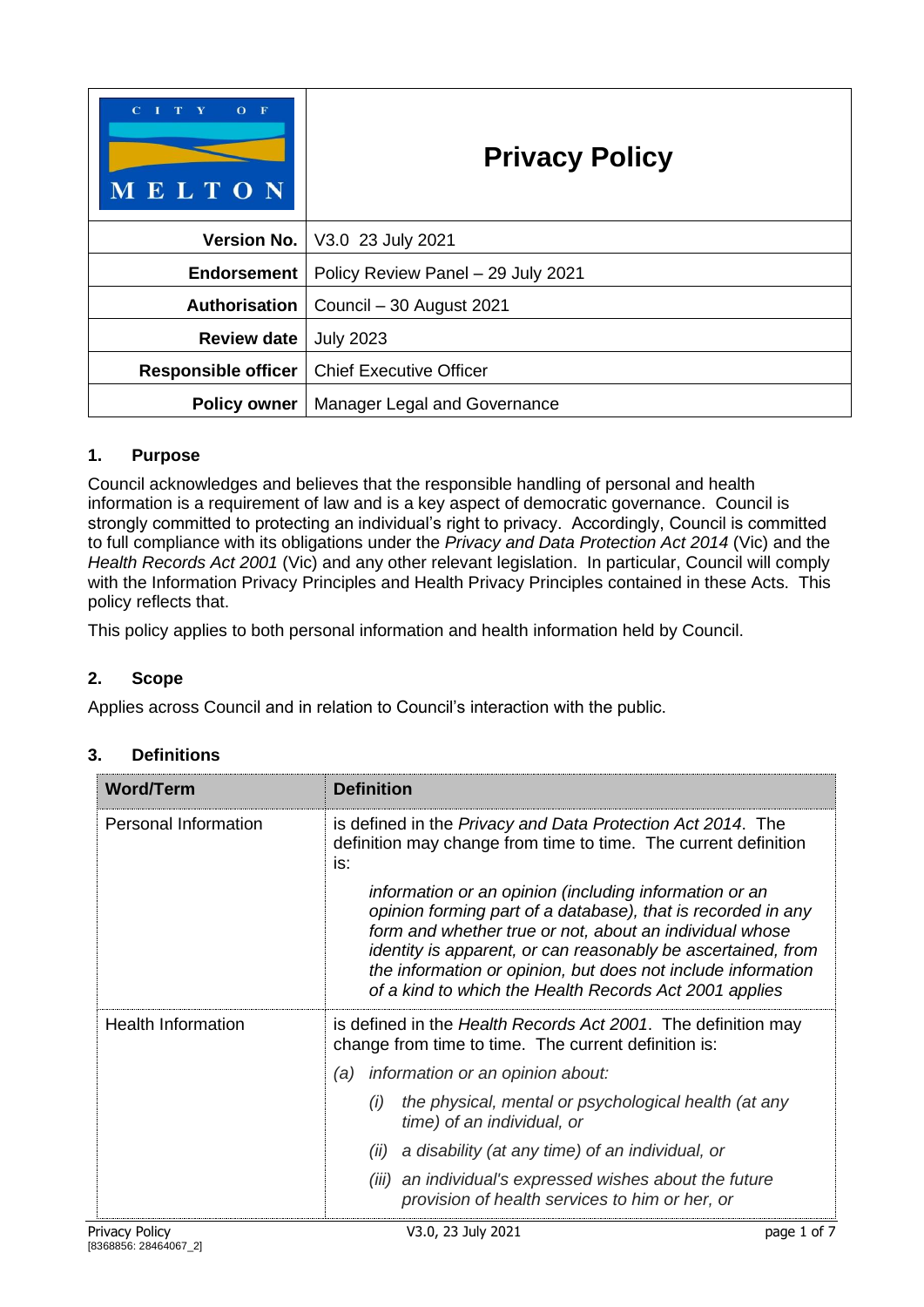| <b>Word/Term</b>      | <b>Definition</b>                                                                                                                                                                                                                                                                             |
|-----------------------|-----------------------------------------------------------------------------------------------------------------------------------------------------------------------------------------------------------------------------------------------------------------------------------------------|
|                       | (iv) a health service provided, or to be provided, to an<br>individual (identifying or potentially identifying,<br>recorded)-                                                                                                                                                                 |
|                       | that is also personal information; or                                                                                                                                                                                                                                                         |
|                       | (b) other personal information collected to provide, or in<br>providing, a health service;                                                                                                                                                                                                    |
|                       | (c) other personal information about an individual collected in<br>connection with the donation, or intended donation, by the<br>individual of his or her body parts, organs or body substances; or                                                                                           |
|                       | (d) other personal information that is genetic information about<br>an individual in a form which is or could be predictive of the<br>health (at any time) of the individual or of any of his or her<br>descendants.                                                                          |
|                       | but does not include health information, or a class of health<br>information or health information contained in a class of<br>documents, that is prescribed as exempt health information for<br>the purposes of this Act generally or for the purposes of specified<br>provision of this Act. |
| Sensitive Information | is defined in the Privacy and Data Protection Act 2014. The<br>definition may change from time to time. The current definition<br>is:                                                                                                                                                         |
|                       | "information or an opinion about an individual's-                                                                                                                                                                                                                                             |
|                       | racial or ethnic origin; or<br>(a)                                                                                                                                                                                                                                                            |
|                       | (b) political opinions; or                                                                                                                                                                                                                                                                    |
|                       | (c) membership of political association; or                                                                                                                                                                                                                                                   |
|                       | (d) religious beliefs or affiliations; or                                                                                                                                                                                                                                                     |
|                       | (e) philosophical beliefs; or                                                                                                                                                                                                                                                                 |
|                       | membership of a professional or trade association; or<br>(f)                                                                                                                                                                                                                                  |
|                       | membership of a trade union; or<br>(g)                                                                                                                                                                                                                                                        |
|                       | sexual preferences or practices; or<br>(h)                                                                                                                                                                                                                                                    |
|                       | criminal record-<br>(i)                                                                                                                                                                                                                                                                       |
|                       | that is also personal information."                                                                                                                                                                                                                                                           |
| Consent               | means express or implied consent.                                                                                                                                                                                                                                                             |

# **4. Policy**

Council will apply the relevant law, that is, the provisions of the *Privacy and Data Protection Act 2014* (Vic) and the *Health Records Act 2001* (Vic), collectively referred to in this Policy as "the Privacy Laws".

# **4.1 Personal Information – Examples**

This Policy applies to Personal Information held by Council. For example, Council holds Personal Information on its local citizens and ratepayers, such as names and addresses, in order to carry out its functions like planning, building, valuation, community and property services. Personal information may also include date of birth, motor vehicle registration and credit card details.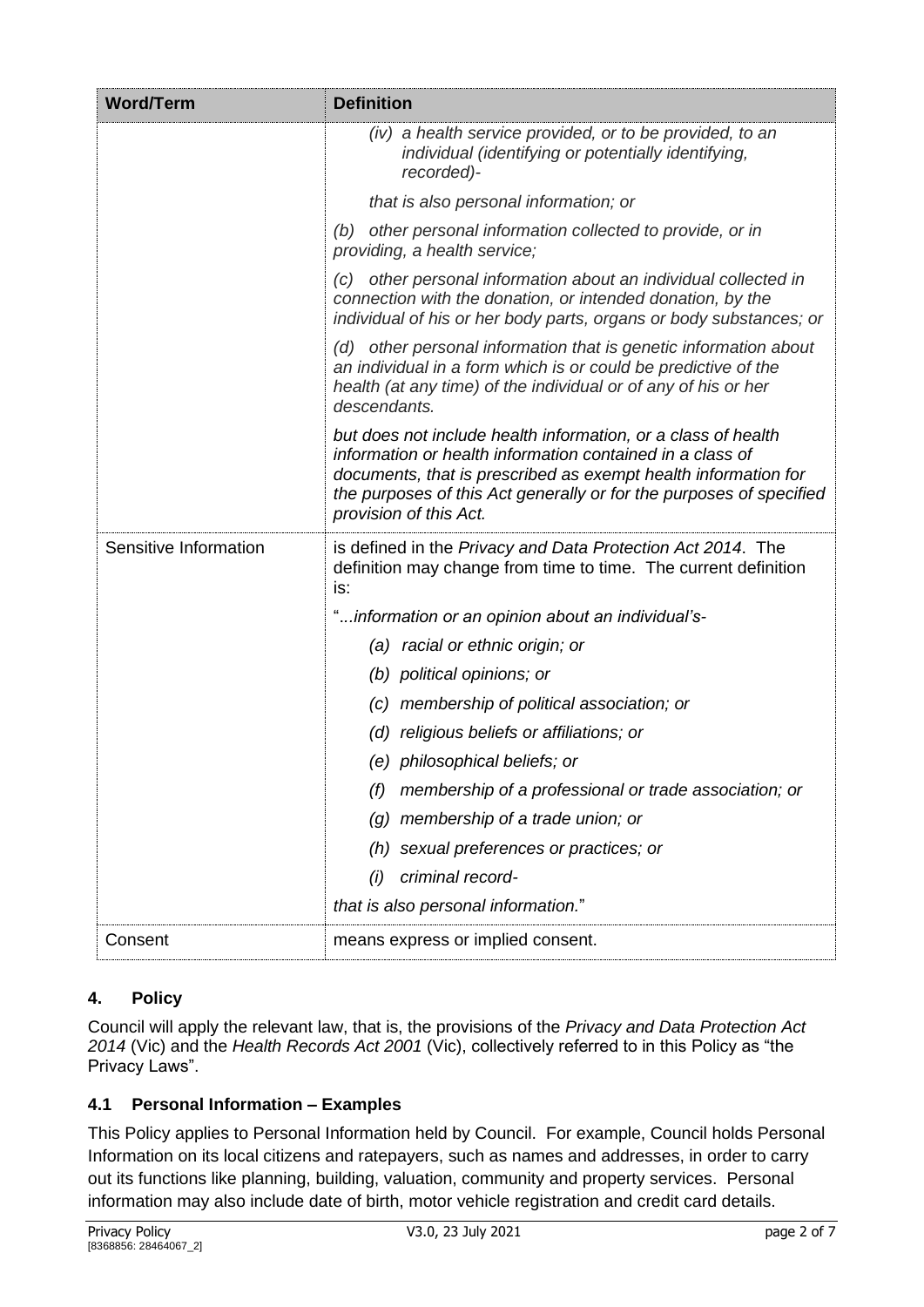Council may also request Personal Information in order to provide a service, such as education, welfare, child care or other community services.

In some instances, Personal Information may be contained on a public register (such as the register of building permits, register of food premises and animal registration details).

However, to the extent that personal (or health) information is available on a generally available publication, such as a public register, Council's handling of that information is not governed by the *Privacy and Data Protection Act 2014*.

## **4.2 Sensitive Information – Examples**

Council may also hold Sensitive Information. Sensitive Information includes information or an opinion about an individual's racial or ethnic origin, political opinions, trade union membership, philosophical or religious beliefs, sexual preferences or criminal record. For example, Council may collect information on religious beliefs in providing a Meals on Wheels service to ensure the provision of meals are appropriate to a person's faith, and may undertake a criminal record check if you apply for employment with Council.

## **4.3 Health Information – Examples**

This Policy also applies to Council's handling of Health Information. Health Information includes information about the physical, mental or psychological health, or disability of an individual. It also includes information collected to provide a health service to an individual such as a disability or aged care service, immunisation service or maternal health care service, including an individual's expressed wishes about the future provision of health services.

## **4.4 Collection**

Council will only collect Personal, Sensitive and Health Information that is necessary for its functions and activities. In some instances, Council is required by law to collect this information. Council will only collect Sensitive Information and Health Information where you have consented or as required, authorised or permitted under the Privacy Laws or another law.

Council will collect Personal, Sensitive and Health Information only by lawful and fair means. If it is reasonable and practicable to do so, Council will collect Personal, Sensitive and Health Information about you directly from you. When doing so, it will take reasonable steps to inform you of the matters set out in the Privacy Laws, including the purpose/s for which the information is collected, how you can gain access to the information, to whom the information may be disclosed, any law that requires the information to be collected and the consequences if the information is not provided.

If Council collects this information about you from someone else, it will take reasonable steps to make you aware of this, unless doing so would, in Council's opinion, pose a serious threat to the life or health of any individual.

Council may collect Personal, Sensitive and Health Information about you from others, such as contracted service providers, emergency services or health service providers and from publicly available sources of information or pursuant to other laws which permit information sharing under certain specific and limited circumstances.

## **4.5 Use and Disclosure**

Council will use Personal, Sensitive or Health Information for the primary purpose for which it was collected (for example, levying rates, billing, town planning and building approvals, and the provision of family services and community services). Council may also use Personal, Sensitive or Health Information for related or (in the case of Sensitive and Health Information) directly related purposes you would reasonably expect, where you have consented, for law enforcement purposes and in any other circumstances permitted by the Privacy Laws or any other law which applies.

The Personal, Sensitive and Health Information may also be used or disclosed in these circumstances. For example, it may be used or disclosed: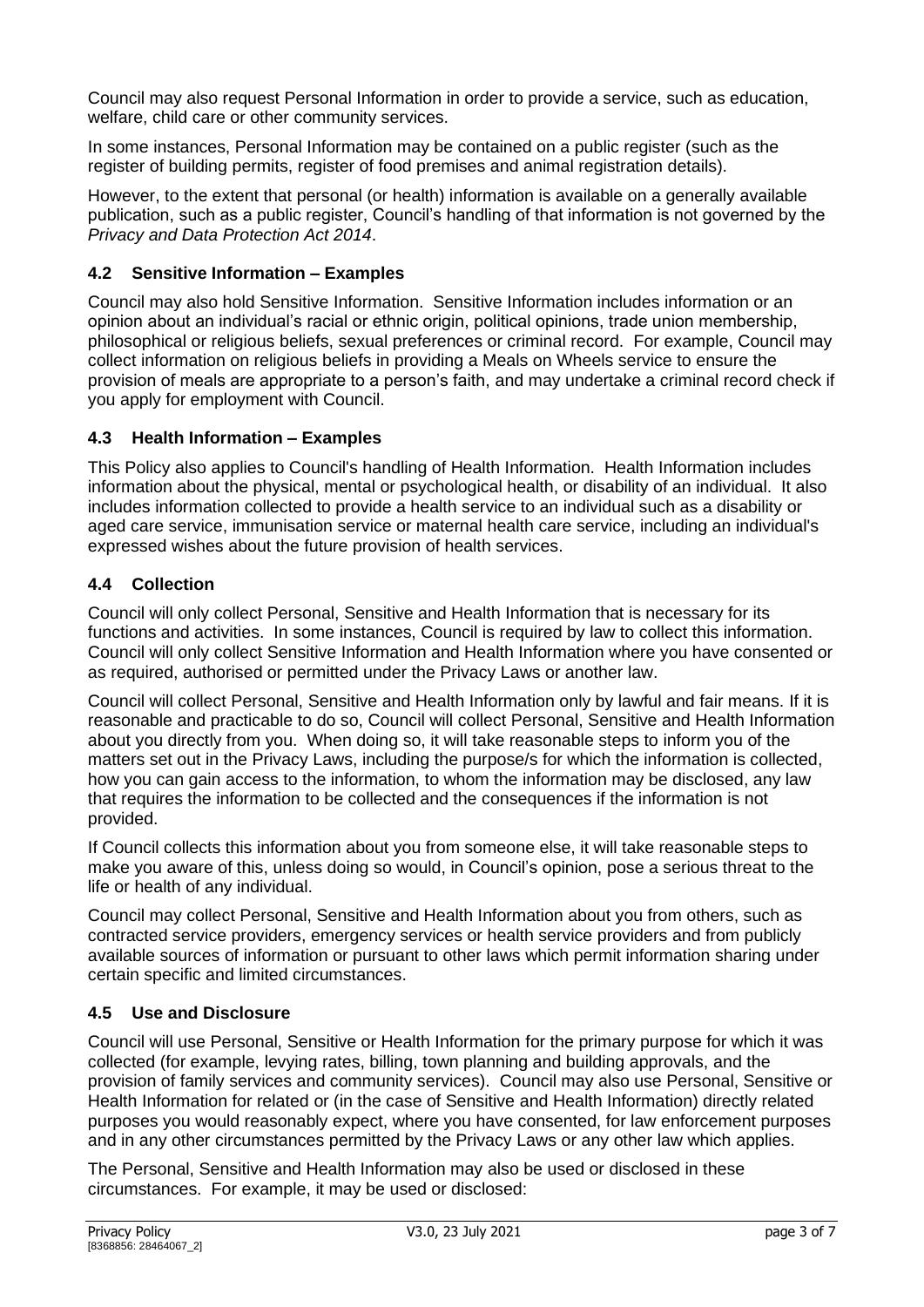- to Council's contracted service providers who manage services on Council's behalf, such as garbage collection and leisure centres.
- to government departments and agencies (such as the Department of Education and Training, the Department of Health and Human Services, the Victorian Building Authority, VicRoads, WorkCover and Centrelink) for their statutory purposes, if required or authorised by law.
- to water, gas and electricity utilities for the purposes of ensuring data is accurate, if required or authorised by law.
- to the Police, Fire and Emergency Services for emergency, public safety or law enforcement purposes, if required or authorised by law.
- to integrity agencies, such as the Local Government Investigations and Compliance Inspectorate, the Independent Broad-based Anti-Corruption Commission, and the Victorian Information Commissioner for their statutory purposes, if required or authorised by law.
- Council is also required to maintain a number of public registers, which include Personal Information, such as: election campaign donation returns received from candidates in Council elections.
- register of all planning permit applications and all decisions and determinations relating to permits.

## **4.6 Quality and Security**

Council will take reasonable steps to ensure the Personal, Sensitive and Health Information it holds is accurate, complete and up to date for the purpose for which it is to be used. If your details change, you are encouraged to contact Council so that its records can be updated.

Council will maintain a secure system for storing your Personal, Sensitive and Health information. Technological and operational policies and procedures are in place to protect information from misuse and loss and from unauthorised modification or disclosure.

Council will destroy or permanently de-identify Personal, Sensitive or Health Information where it is no longer necessary to fulfil the purposes for which the information was collected or as permitted or required by law having regard to its obligations under the *Public Records Act* 1973.

## **4.7 Access and Correction**

Should you wish to access your personal information (including health information), please contact Council's Privacy Officer on 9747 5367. The *Freedom of Information Act 1982* will then apply.

Requests to access your personal information must be made in writing and addressed to the Freedom of Information Officer, foi@melton.vic.gov.au . You must state as precisely as possible what document containing your personal information is sought.

If you believe that your information is inaccurate, incomplete or out of date, you may request Council to correct it. Your request will be dealt with in accordance with the law.

## **4.8 Anonymity**

Where lawful and practicable, Council will give you the option of not identifying yourself when supplying information or entering into transactions with it.

## **4.9 Obligations and Health Service Provider**

Where Council is providing health services, it will meet its privacy obligations in relation to making health information available to other health service providers, and notifying the public of any closure or transfer of its practices.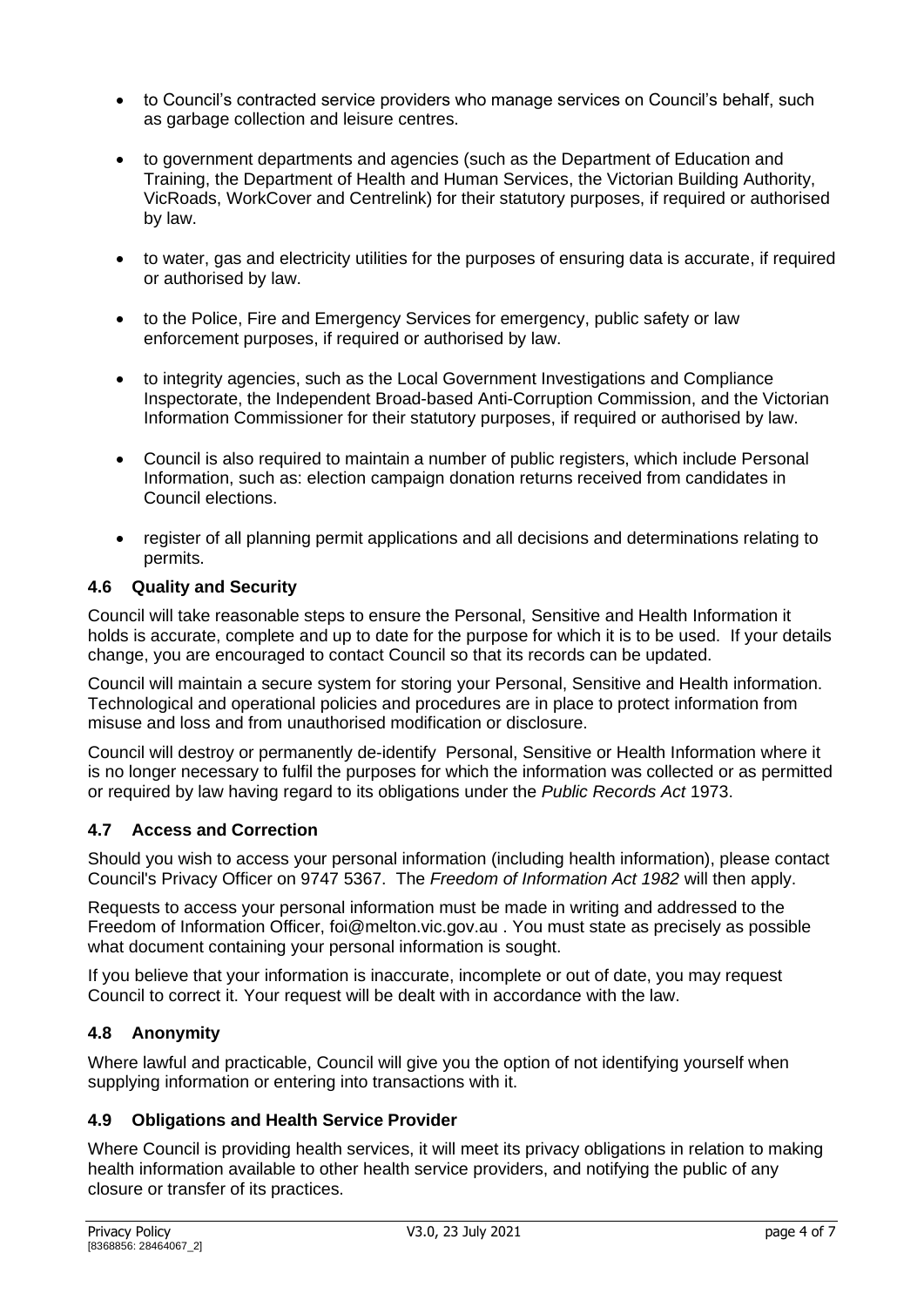## **4.10 External Contractors**

While Personal, Sensitive and Health Information is usually handled by Council staff, Council may outsource some of its functions to third parties. This may require the contractor to collect, use or disclose certain information (e.g. garbage collection). Council believes that the provision of information to contractors from time to time as necessary to perform its function is for the primary purpose of collection, or is a related secondary purpose which you would reasonably expect it to do. Council requires all of its service delivery contractors to comply with the Privacy Laws.

# **4.11 CCTV**

name.

Council may use closed-circuit television (CCTV) in and around Council buildings for safety and security, where this is considered necessary, but never in bathrooms, toilets, change rooms and the like.

CCTV cameras may capture personal information such as images that identify individuals, Any footage that captures personal information will be handled in accordance with the Privacy Laws. Refer to Council's CCTV Policy and CCTV (Asset and Facility) Operating Procedure for information on how Council uses, monitors and collects CCTV footage <https://www.melton.vic.gov.au/Council/Publications/Documents-Reports-Strategies>

**4.12 Planning Applications and Objections**

Council is required by the *Planning and Environment Act 1987* to make available for inspection, for a prescribed period of time, planning permit applications, including the plans and personal information such as the applicant's name, address and telephone number, and the landowner's

Where there is a current application for a planning permit, Council is also required by the *Planning and Environment Act* 1987 to make a copy of every objection available to any person wishing to inspect the file until the end of the period during which an application may be made for review of a decision on the application. Copies of objections may also be provided during this period.These documents will be made available for public viewing, either in person at the Melton Civic Centre or both electronically on Council's website and in person on request at the Melton Civic Centre. In making the document available on Council's website, Council is required to remove the personal information of the following persons, unless consent is provided:

- planning permit applicants
- planning permit amendment applicants
- people who have made submissions or objections

These arrangements may be amended from time-to-time in response to changes to legislative requirements.

## **4.13 Submissions pursuant to section 223 of the Local Government Act 1989**

Personal information provided as part of a submission, petition or question to a Council or Committee meeting, including submissions made pursuant to section 223 of the *Local Government Act 1989*, may be included with the published agenda papers and minutes of the meeting, which are available on Council's website.

## **4.14 Public Transparency Policy**

Under s 58 of the *Local Government Act 2020,* Council is required to make Council information publicly available unless the information is confidential, within the meaning of the *Local Government Act 2020*, or public availability would be contrary to the public interest.

Council's Public Transparency Policy give effects to the public transparency principles in the *Local Government Act 2020*, describes the ways in which Council information will be made publicly available, specifies which Council information will be made publicly available as a matter of course, and describes the categories of Council information that may be unavailable to the public.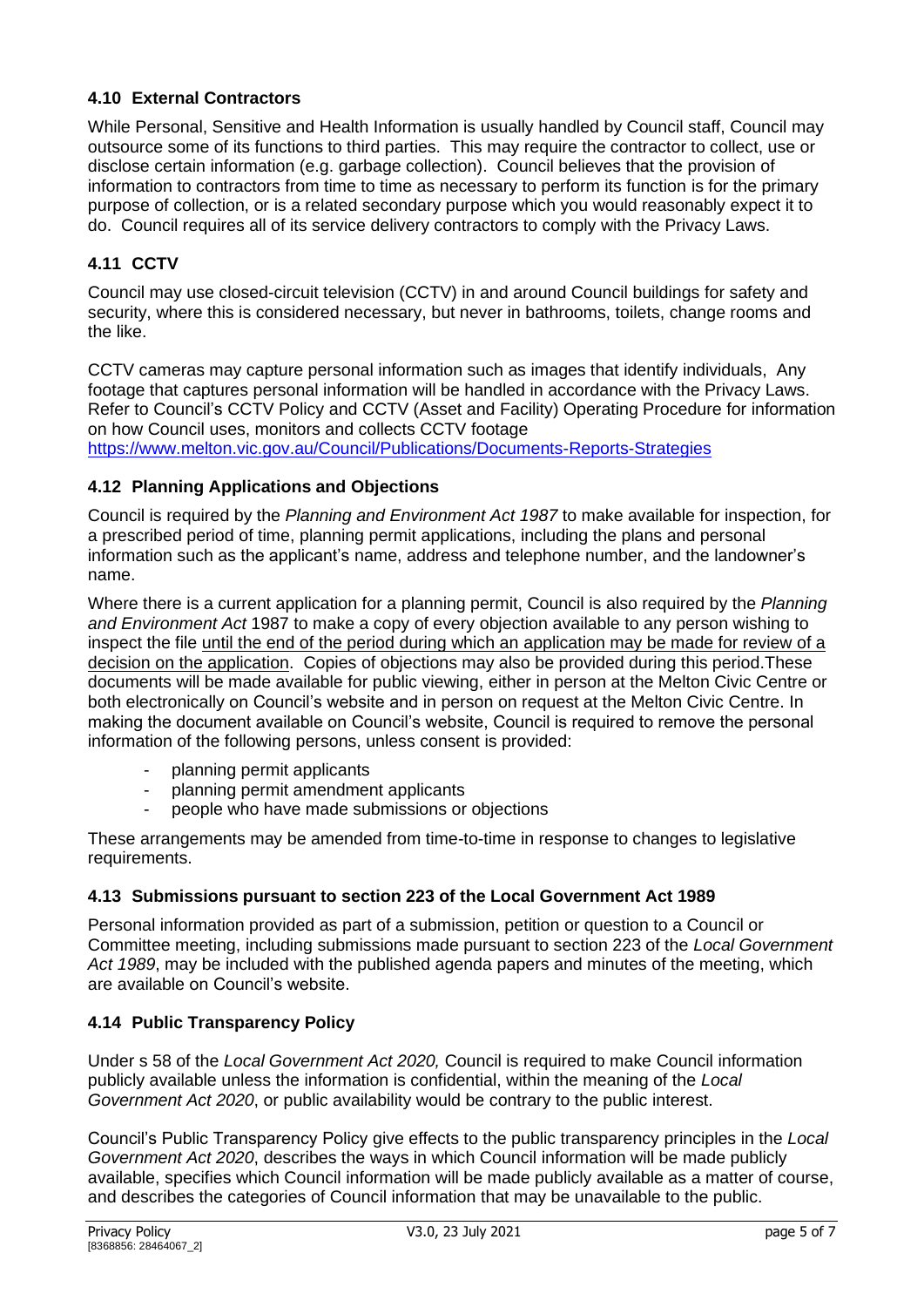For example, under that policy, documents containing your personal information may be made available on Council's website or upon request, unless this would result in the unreasonable disclosure of personal affairs information or where the Chief Executive Officer determines that release would be contrary to the public interest. As a matter of course, requests for documents containing your personal affairs information will be handled in accordance with the *Freedom of Information Act 1982.* Alternatively, these documents may be released to you informally at the discretion of the Freedom of Information Officer on the approval of the Chief Executive Officer. This would be done in accordance with Council's Public Transparency Policy.

Council's Public Transparency Policy can be accessed here[:https://www.melton.vic.gov.au/Council/Publications/Documents-Reports-Strategies](https://www.melton.vic.gov.au/Council/Publications/Documents-Reports-Strategies)

#### **Tax File Numbers**

Council holds tax file number (TFN) information about its employees. Under the Notifiable Data Breach Scheme, contained in Part IIIC of the Commonwealth *Privacy Act 1988*, Council is required to notify the Office of the Australian Information Commissioner (OAIC) and affected individuals if there has been an 'eligible data breach' of TFN information. An eligible data breach occurs when there is loss of, unauthorised access to, or unauthorised disclosure of, Personal, Sensitive or Health information, which is likely to result in serious harm, and remedial action has not been taken to prevent such risk of harm.

Council is not otherwise directly subject to the Commonwealth *Privacy Act 1988*. However, Council may at times agree to be bound by this Act (for example, where it receives funding under a Commonwealth program).

#### **4.15 Website Privacy Statement**

Council has a specific Privacy Statement that applies to its website, which can be accessed here https://www.melton.vic.gov.au/Council/About-Council/Privacy/Website-privacy-statement.

#### **4.16 Complaints**

If you feel aggrieved by Council's handling of your Personal, Sensitive or Health Information, you may make a complaint to Council's Privacy Officer on 9747 5367. Your complaint will be investigated as soon as possible (and acknowledged no later than five business days) and you will be provided with a written response. Alternatively, you may make a complaint to the Victorian Information Commissioner (in respect of personal information generally) or the Health Complaints Commissioner (in respect of health information) (although the Commissioners may decline to hear the complaint if you have not first made a complaint to Council).

#### **5. Responsibility**

| 5.1 | Privacy Officer (role currently also held by Manager Legal and Governance)                                                                        |  |
|-----|---------------------------------------------------------------------------------------------------------------------------------------------------|--|
|     | Responsible for advising Councillors and officers in privacy matters and taking privacy<br>$\bullet$<br>complaints.                               |  |
| 5.2 | Freedom of Information Officer (role currently also held by Manager Legal and<br>Governance)                                                      |  |
|     | Responsible for dealing with a request to access or obtain copies of documents.<br>$\bullet$                                                      |  |
| 5.3 | <b>All council officers</b>                                                                                                                       |  |
|     | Are responsible for compliance of the requirements of this policy. Non-compliance may<br>$\bullet$<br>result in criminal charges or civil action. |  |